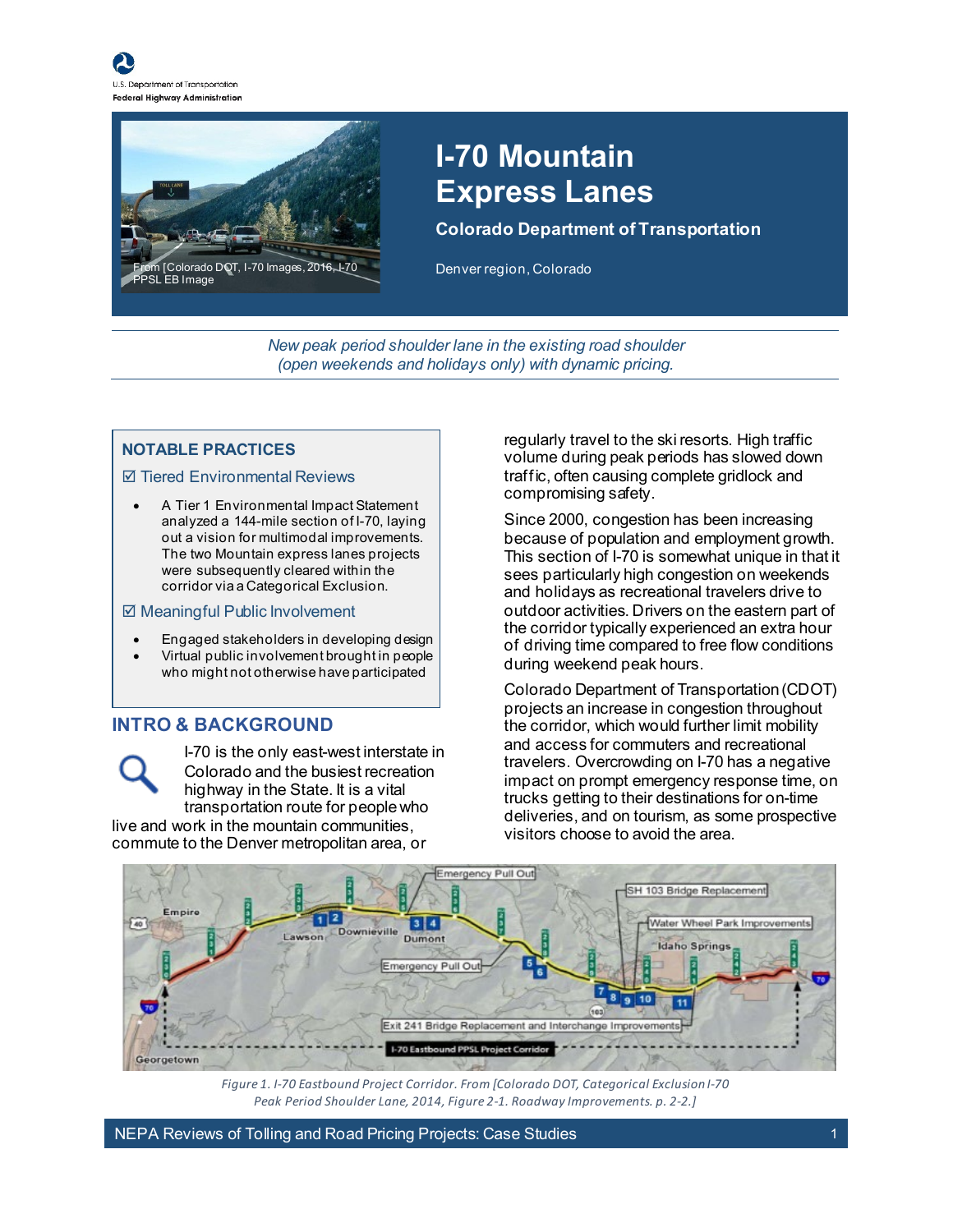To address the congestion due to recreational travel, CDOT developed the I-70 Mountain Express Lane projects. The eastbound express lane project involved converting 13-miles of the eastbound shoulder to operate as a third travel lane from Empire (mile point 230) to Idaho Springs (mile point 243) [\(Figure 1\)](#page-0-0). CDOT completed the eastbound project in December 2015. The lane is open for up to 100 days per year, on holidays and weekends, when the highway experiences the most traffic congestion.

The success of the eastbound project led to the development of the westbound express lane project on the opposite shoulder. The westbound project is a 12-mile tolled lane between the Veterans Memorial Tunnels (mile point 243) and the US Highway 40 and I-70 interchange (exit 232). CDOT opened the westbound express lane for testing on July 30,2021 and anticipates lanes to fully open to traffic in spring 2022.

Both express lanes use a dynamic pricing model, monitoring the traffic conditions and changing the toll rate based on highway congestion. Tolls typically fall between \$4 and \$6 with an *ExpressToll* pass, but the approved range is from \$3 to \$30.

#### **TIERED ENVIRONMENTAL REVIEW**

CDOT's Tier 1 Programmatic Environmental Impact Statement (EIS) explored a broad 144 mile section of I-70 between Glenwood Springs on the west and the Denver metropolitan area on the east. The Tier 1 Programmatic EIS analyzed 22 alternatives (the No Action Alternative and 21 Action Alternatives) including transit alternatives, highway alternatives (e.g., reversible high occupancy vehicle or high occupancy toll lanes), and "minimal action" alternatives (e.g., transportation demand management, interchange modifications, auxiliary lane improvements).

The Tier 1 Programmatic EIS explored whether the alternatives would (1) meet the objectives of the purpose and need statement: to increase capacity, to improve mobility and access, and to decrease congestion; (2) provide for and accommodate environmental sensitivity, community values, and transportation safety; and (3) be feasible to implement. The Tier 1 Programmatic EIS incorporated data gathered over a ten-year period related to mode, capacity,

and general location, as well as public involvement.

The Preferred Alternative in the Tier 1 Programmatic EIS lays out a long-term 2050 vision of a multimodal transportation solution as well as an incremental and adaptive approach to implementing improvements, such as:

- non-infrastructure components, including increased enforcement, use of technology, travel demand management, and "expanded use of existing transportation infrastructure in and adjacent to" the corridor;
- an Advanced Guideway System, or elevated, high-speed, fixed guideway transit system to improve local access throughout the region; and
- highway improvements, with a defined Minimum Program of Improvements (which may not meet long-term transportation needs) and a Maximum Program of Improvements (which require certain "triggers" to be met prior to taking action to add capacity).

CDOT issued the Record of Decision (ROD) in June 2011. The Tier 1 Programmatic EIS ROD documented the decisions for future improvements along the I-70 mountain corridor between Golden and Glenwood Springs Colorado. CDOT documented broad decisions, such as location, capacity, and mode; and intended to analyze project-specific details during future project development.

The Peak Period Shoulder Lane projects (now called the Mountain Express Lanes) fit within the minimum highway improvements portion of the preferred alternative. CDOT analyzed and documented the proposed improvements for the eastbound lane as a Categorical Exclusion (CE) in 2014. Building on the same I-70 Mountain Corridor Tier 1 Programmatic EIS, the westbound project also resulted in a CE, completed in 2018.

#### **MEANINGFUL PUBLIC INVOLVEMENT**

As part of the outreach for the I-70 Mountain Express Lanes CEs, CDOT included considerable public involvement activities, including collecting information through both inperson and online public meetings. The Tier 1 Programmatic EIS required extensive public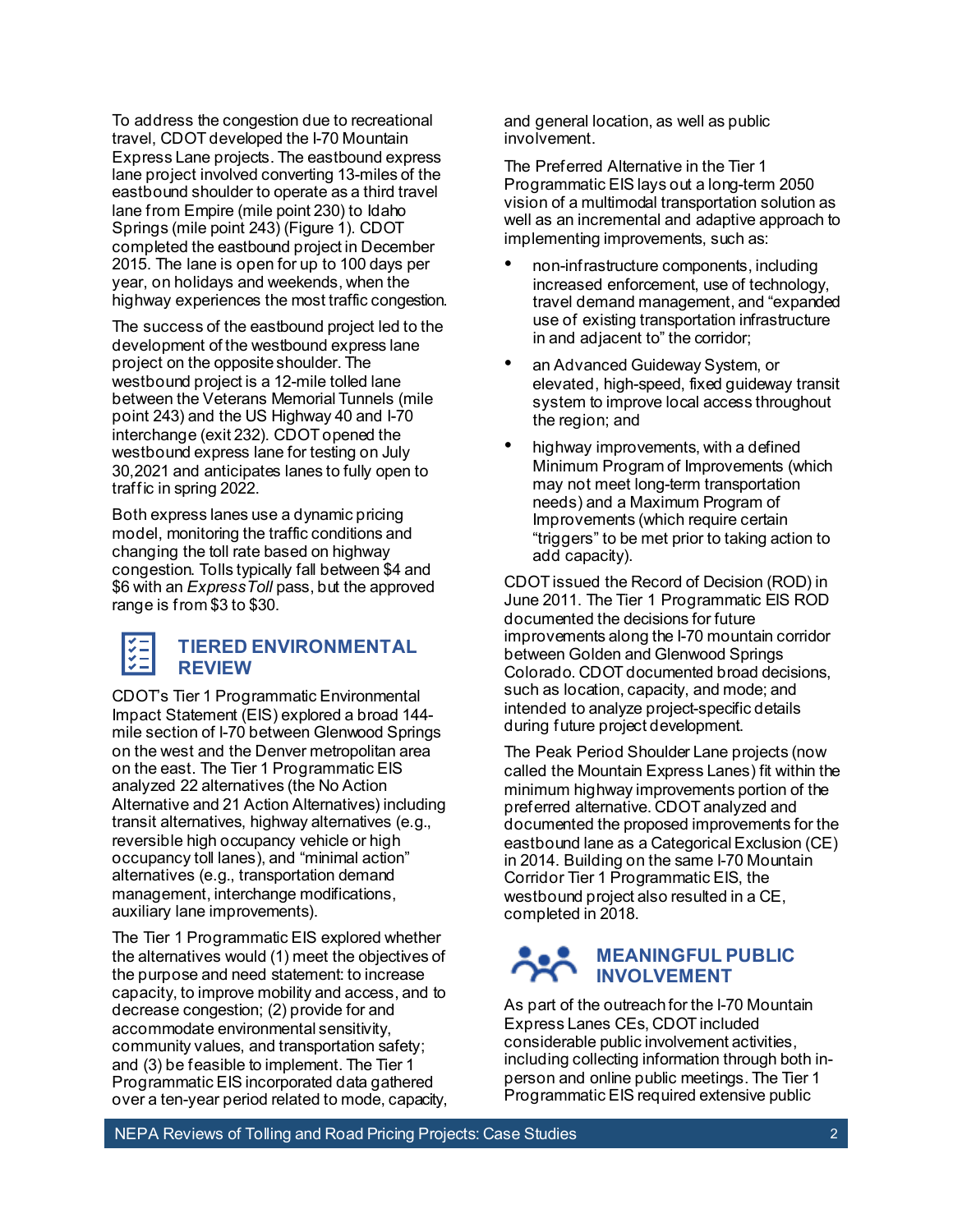outreach for any projects that fit within the minimum highway improvements portion of the preferred alternative. For the eastbound express lane project, the online public meeting site generated over 650 new visitors and 150 returning visitors as of April 2014. CDOT sent nearly 2,000 mailings, and all interested parties could check the project website for updates and future meeting information (www.i70ppsl.com). CDOT received over 1,100 comments from more than 550 agencies, organizations, and individuals.

CDOT noted that the online public meeting approach was particularly successful since it enabled more participation than typical public meetings and more meaningful input. The approach also enabled participation by users of the facility who do not live in the immediate vicinity of the project.

Community members expressed concerns about the cost of the widening, detours, and temporary changes in existing access to homes and businesses because of construction activities, pollution, and the toll fare for locals.

Through the public involvement process, CDOT was able to address many community concerns and transparently communicate the project's anticipated benefits: decreased travel times, more consistent speeds, and reduced congestion. CDOT conveyed that the anticipated reduced congestion in the general purpose lanes would improve travel times for all users, as well as travelers who choose not to use the managed lane, as there remained two non-tolled lanes available.

For the westbound express lane project, CDOT conducted in-person and online public meetings. The online public meeting site generated over 450 visitors and a total of 385 full meeting sessions. Most community members were quite

receptive to the project and looked forward to reduced congestion and improved travel times. Because of the familiarity and popularity of the eastbound project, the community was more receptive to tolling when giving feedback on the westbound project. Additionally, based on public input for the westbound express lane project, the proposed width of the express lane is wider than the I-70 eastbound express lane by two feet. This allows one extra foot in the inside general purpose lane, and one extra foot between the express lane and the median.

#### **THE THE COMMUNITY BENEFITS**

Since opening in December 2015, the eastbound express lane has relieved traffic congestion, reduced crashes, and increased reliability. Travel times have declined by 21 minutes and crash clean-up times by four minutes during periods when the lane is operating. It also relieves congestion on the local roads, improving access for residents, businesses, and emergency service providers. Overall, community feedback has been positive and responses to online polls since project opening have indicated satisfaction with the project.

CDOT expects the reduction in congestion to improve economic conditions for tourism. CE documentation for both the eastbound and westbound projects stated that congestion levels during peak travel times (i.e., weekends and holidays) noticeably affects local travel and suppresses the number of skier and other recreational visits, which in turn negatively affects local businesses that rely on the tourism economy.